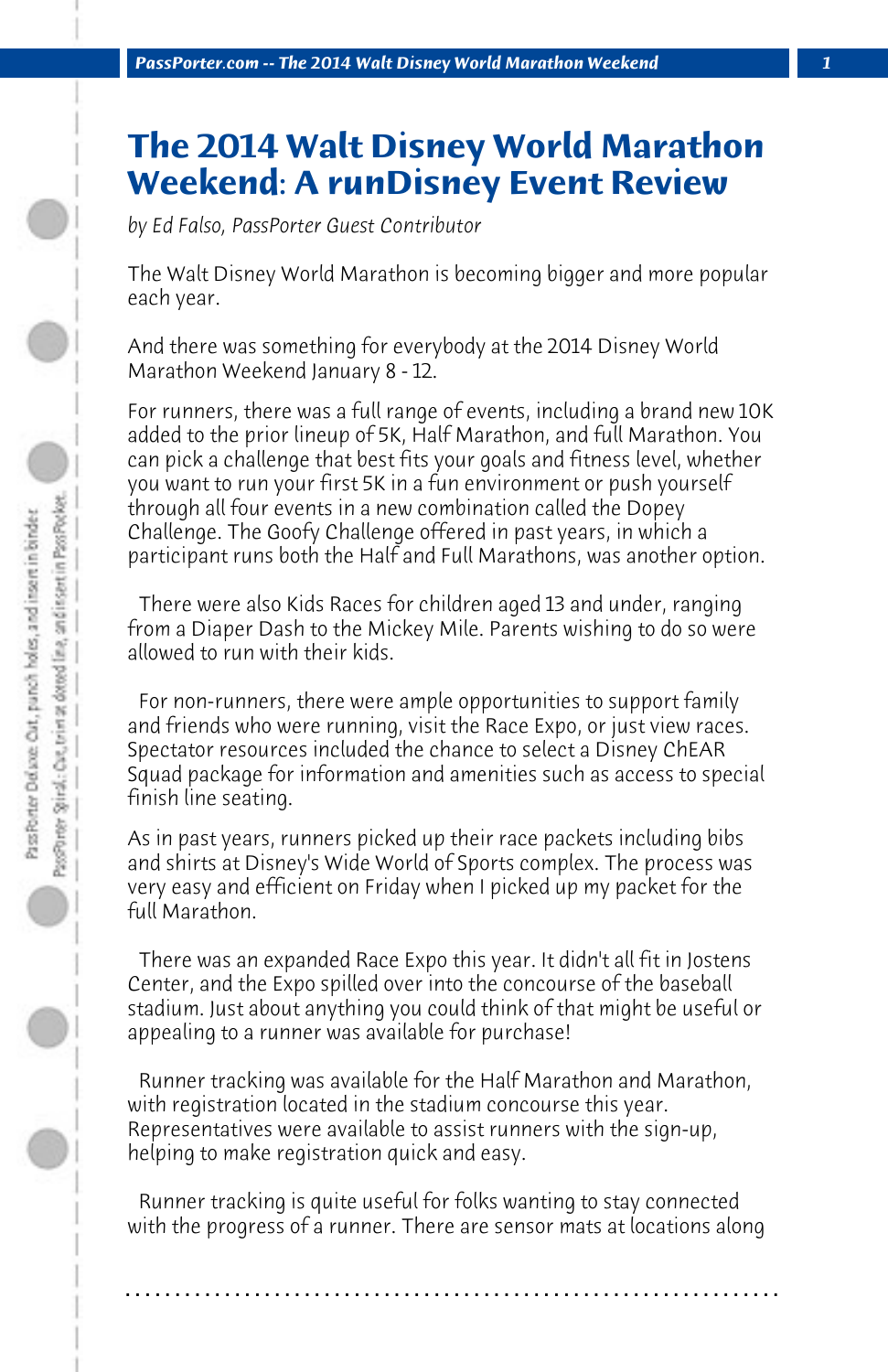the course. When a runner crosses the mat, it reads the timing chip in the runner's bib and sends a tracking text or e-mail message (as you select) to recipients you identify at registration. Its a big help not only for spectators, but also for runners who separate during an event.

 Kids Races were held Thursday, Friday, and Saturday. We saw lots of kids wearing their "I did it!" shirts after completing a kids event during the weekend.

 The main running events began on Thursday morning with the 5K Family Fun Run, followed by the 10K on Friday, the Half Marathon on Saturday and the full Marathon on Sunday. All the races had start and finish lines in the EPCOT parking lot.

 Marathon Sunday morning started early for my wife and me, with a 3:00 am alarm at Disney's Yacht Club. Disney bus transportation to the running events was provided for guests staying at Disney resorts. Guests at resorts on the monorail line also had that option available.

 Last year, we experienced quite a delay in awaiting a bus to the Marathon start while staying at the Yacht Club. But this year, there was no wait. A bus was loading when we arrived at the stop, with another right behind it; a much smoother start to the morning! (On a side note, as we passed the Beach Club, we could see a long line of runners there waiting for the bus. We heard extra buses were on the way for them.)

 This year we elected to purchase the Race Retreat package. The Retreat is a climate-controlled tent stocked with food and beverages for both before and after the race. It's available for Half and Full Marathon runners. It can also be added to a ChEAR package.

 The Retreat also includes its own set of porta-johns along with male and female changing rooms. Those used to running events know that there can be a long wait for a toilet, but with the Retreat, I had no wait at all! I also really appreciated the changing room, stocked with towels, to change out of sweaty running clothes after completing the Marathon. And having the food in a comfortable setting was also a plus. Its expensive: \$120 for one race or \$200 for both if you are running both the Half and Full Marathon. You should use your judgment on balancing cost versus benefit, but we liked the Race Retreat and expect to do it again next year.

 As in the past, there was a long walk from the staging area to the Marathon start corrals, so plan accordingly. At least the crowd moved right along on Sunday morning and we had no problem reaching our corral.

**. . . . . . . . . . . . . . . . . . . . . . . . . . . . . . . . . . . . . . . . . . . . . . . . . . . . . . . . . . . . . . . . . .**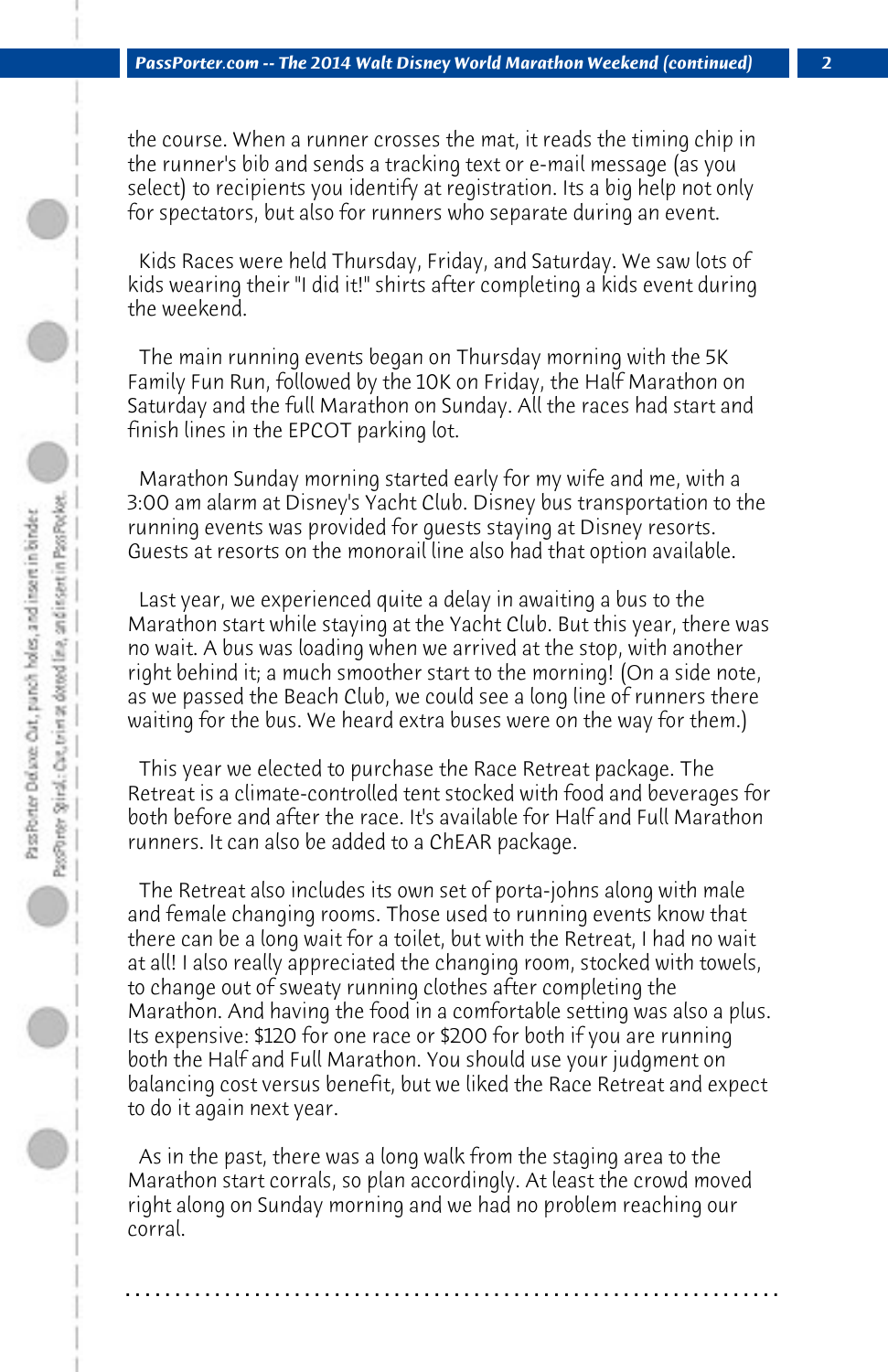The Marathon Wheelchair start was at 5:33 am. The runner start followed at 5:35 am with Corral A. There were 16 corrals altogether, with successive waves starting about every 3 minutes, and each start was accompanied by a burst of fireworks.

 The Marathon course is flat. Pretty much the only "hills" are highway overpasses or tunnels. There were ample water and sports drink stations, plus spots with bananas, energy shots, or candy.

 From the start along Epcot Center Drive, the Marathon takes you up World Center Drive, through a Magic Kingdom ticketing area lined with cheering spectators, and into the Magic Kingdom. Main Street was quite crowded with loud spectators too, offering a boost to runners!

 After exiting Magic Kingdom via a backstage route, you run past the Grand Floridian and down to the Walt Disney World Speedway. There were classic cars on display for the run around the speedway. Then on to Animal Kingdom.

 Of course, there are Disney characters and entertainment at various other spots along the course. On the more atypical side, I liked the little female warthog that was alongside the course near Animal Kingdom, and stopped for a picture. She sported her own Marathon bib!

 After a run though Animal Kingdom, it was on to what I think is the least enjoyable part of the course, running along the roads on the way to Wide World of Sports. Just past 17 miles, there were washcloths dipped in cold water available for runners. Very refreshing!

 The course continued through Wide World of Sports, including a run around Champions Stadium. Then on it went, through Disney's Hollywood Studios, the Yacht and Beach Club, and into Epcot for a spin around the World Showcase. A gospel choir offered last-minute inspiration at about 26 miles, and helped propel me to the finish line!

 It was an excellent Marathon Weekend. It's always nice to chat with the many runners present from across the country and from around the world... runners of all abilities and experience.... all with their personal goals and experiences. The Yacht Club was very comfortable and their service and hospitality were excellent. The Expo this year was one of the best. Visits to Epcot and some of the fine Disney restaurants were an added pleasure. And the Marathon run, itself, was quite enjoyable.

*About The Author: Ed enjoys running and has been participating in various runDisney events for over three years. This was his second Walt Disney*

**. . . . . . . . . . . . . . . . . . . . . . . . . . . . . . . . . . . . . . . . . . . . . . . . . . . . . . . . . . . . . . . . . .**